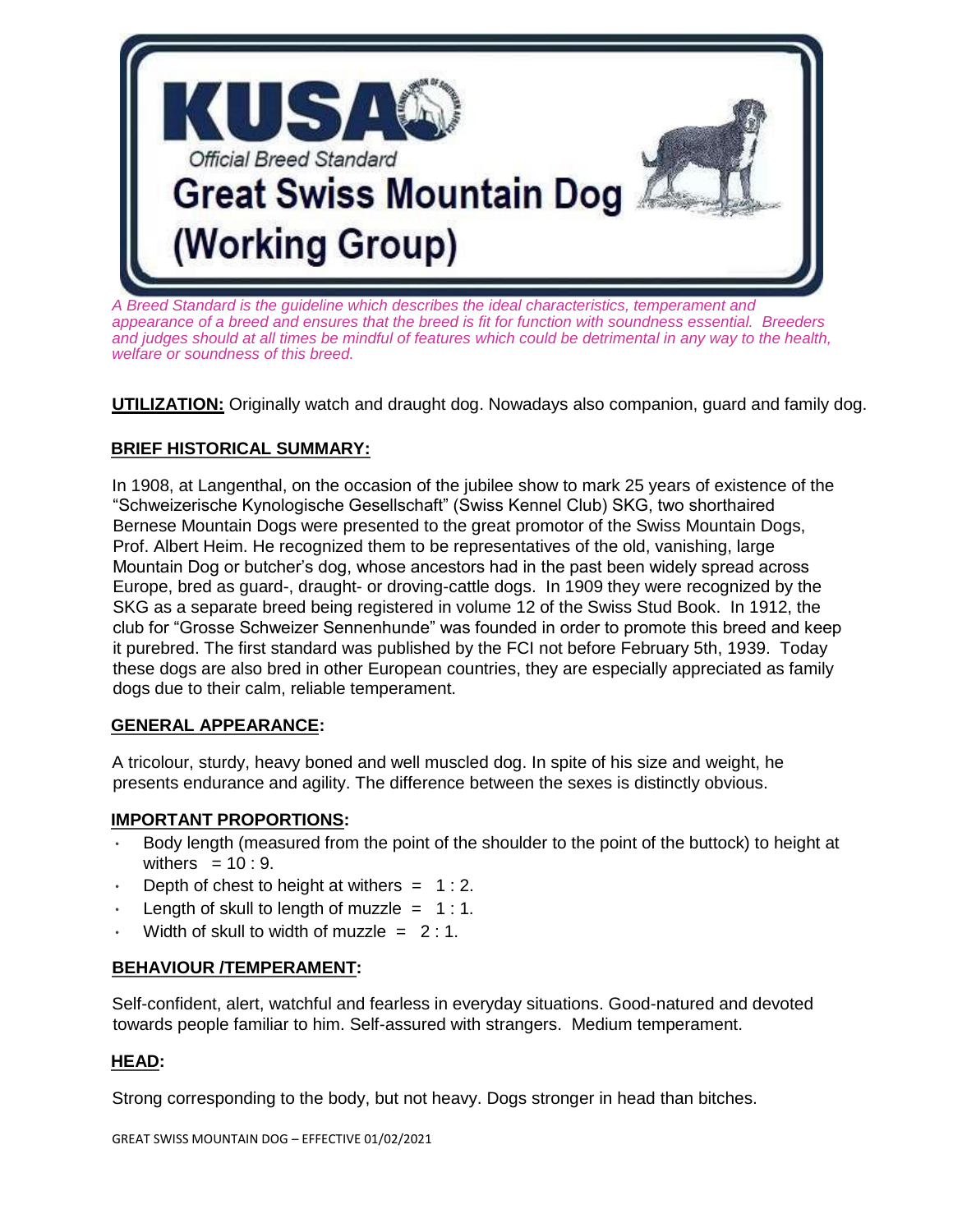## **CRANIAL REGION:**

Skull: Flat and broad. The frontal furrow beginning at the stop gradually runs out towards the top.

Stop: Hardly pronounced.

## **FACIAL REGION:**

Nose: Black.

Muzzle: Strong, longer than its depth. Must not be pointed, seen either from above or in profile. Nasal bridge straight, without furrow.

Lips: Barely developed, well fitting. Black pigmentation. Not pendulous.

Jaw/Teeth: Strong jaws; complete, strong and regular scissor bite. The absence of two teeth (premolar 1 and/or premolar 2) is tolerated. Absence of the molars 3 (M3) is not taken into account.

Eyes: Almond-shaped, of medium size, neither deep set nor protruding. Hazel to chestnut brown, with alert, friendly expression. Lids close fitting. Eye rims dark.

Ears: Of medium size, triangular and set on fairly high. In repose hanging flat and close to the cheeks, but raised forward when attentive. Well covered with hair, both inside and outside.

## **NECK:**

Strong, muscular, rather thick-set. Without dewlap.

## **BODY:**

Slightly longer than its height at the withers.

Back: Moderately long, strong and straight.

Loins: Broad and well muscled.

Croup: Long and broad. Gently sloping. Never higher than the withers or abruptly slanting. Chest: Strong, broad, reaching to the elbows. Seen in cross section, the ribcage is roundish oval shaped, neither flat nor barrel-shaped. Forechest well developed.

Belly and underline: Belly and flanks barely tucked up.

# **TAIL:**

Set-on harmoniously following the croup, fairly heavy and reaching to the hocks. Pendulous in repose; when alert and in movement carried higher and slightly curved upwards, but never curled or tilted over the back.

## **LIMBS**

#### **FOREQUARTERS:**

General appearance: Straight and parallel when seen from the front, set rather broad. Shoulders: Shoulder blade long, strong, well laid back, close-fitting to the body and well muscled, forming a not too obtuse angle with the upper arm.

Forearm: Heavy boned and straight.

Pasterns: Firm, seen from the front in straight line with the forearm; seen from the side almost vertical.

#### **HINDQUARTERS:**

General appearance: Straight and not too close when seen from the back. Metatarsus and feet turning neither in nor out. Dewclaws must be removed except in countries where their removal is forbidden by law.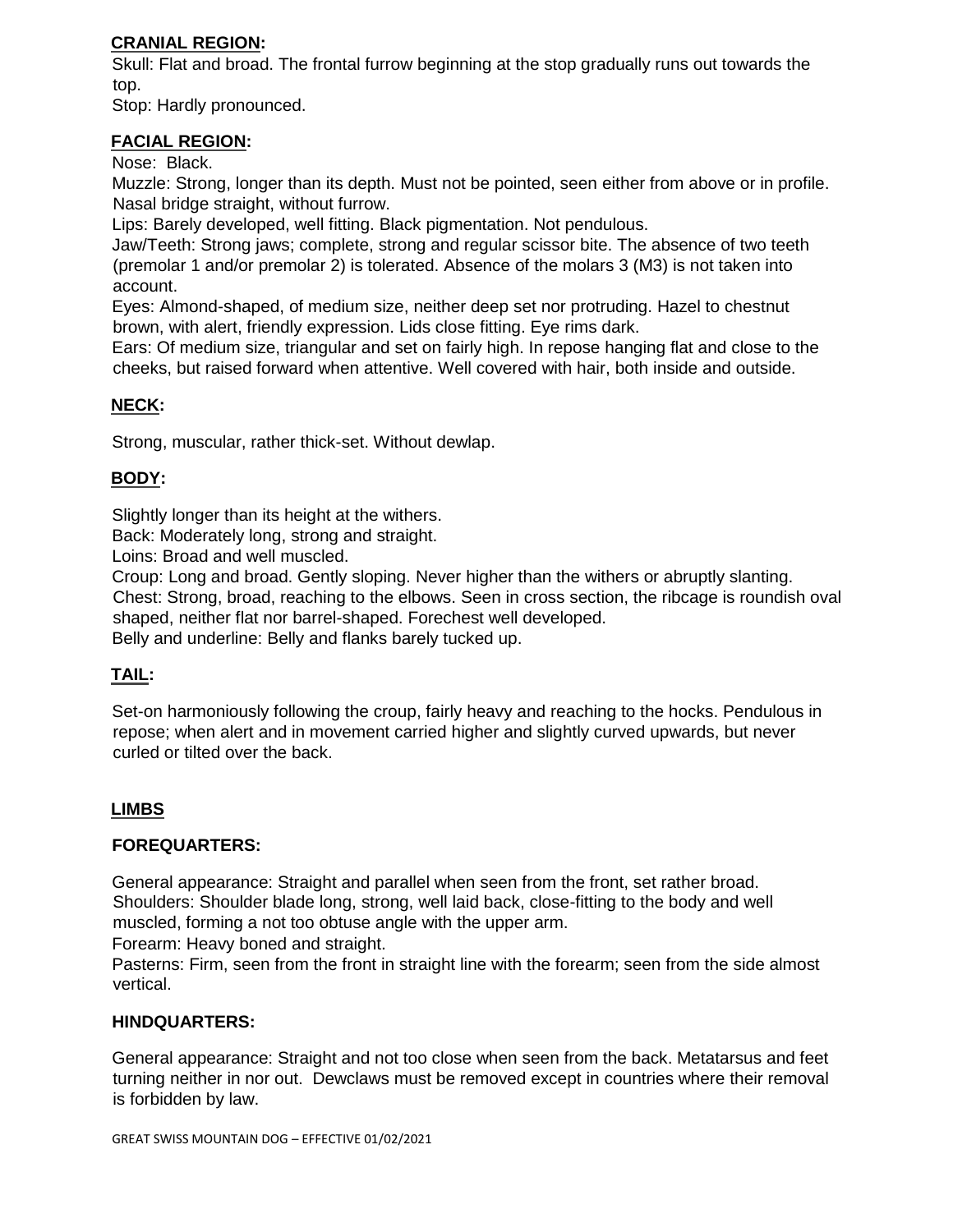Upper thigh: Fairly long, broad, strong and well muscled. Stifle: Forming a distinctly obtuse angle. Lower thigh: Fairly long. Hock: Strong and well angulated.

## **FEET:**

Strong, pointing straight ahead, with well-knit, well arched toes and strong nails.

#### **GAIT/MOVEMENT:**

In all gaits, balanced movement with good reach. Free stride reaching well out in front with good drive from the hindquarters. At the trot, coming and going, legs moving forward in a straight line.

# **COAT**

Hair: Double coat consisting of thick, outer coat of medium length and dense undercoat. The latter as dark grey or black as possible. Short outer coat permissible if there is undercoat.

### **COLOUR:**

Typically tricolour. Main colour black with symmetrical, reddish-brown (tan) markings and clean white markings. The reddish-brown colour is situated between the black and the white markings on the cheeks, above the eyes, on the inside of the ears, on both sides of the forechest, on all four legs and underneath the tail. The white markings are on the head (blaze and muzzle), running down unbroken from the throat to the chest, also on the feet and the tip of the tail. Between the blaze and the reddish-brown markings above the eyes, a band of black should remain. A white patch on the neck or a white collar around the neck are tolerated.

#### **SIZE:**

Height at withers for males: 65 – 72 cm, Height at withers for bitches: 60 – 68 cm.

## **FAULTS:**

Any departure from the foregoing points should be considered a fault and the seriousness with which the fault should be regarded should be in exact proportion to its degree and its effect upon the health and welfare of the dog.

- Unreliable behaviour.
- Absence of any teeth other than 2 PM1 and /or PM2 (Premolar 1 or 2). The M3 are not taken into account. Level bite.
- Light eyes. Lids not close fitting.
- Coat: Visible yellow-brownish or light grey undercoat.  $\Box$  Colour and markings not clear.
- Mismarking :
- Absence of white markings on the head; blaze too wide.
- White marking on muzzle reaching distinctly beyond the corners of the mouth.
- White pasterns or hocks ("boots") reaching beyond the pastern joints or hock joints.
- Noticeably asymmetrical markings.

## **DISQUALIFYING FAULTS:**

- Aggressive or overly shy dogs
- Any dog clearly showing physical or behavioural abnormalities shall be disqualified.

GREAT SWISS MOUNTAIN DOG – EFFECTIVE 01/02/2021